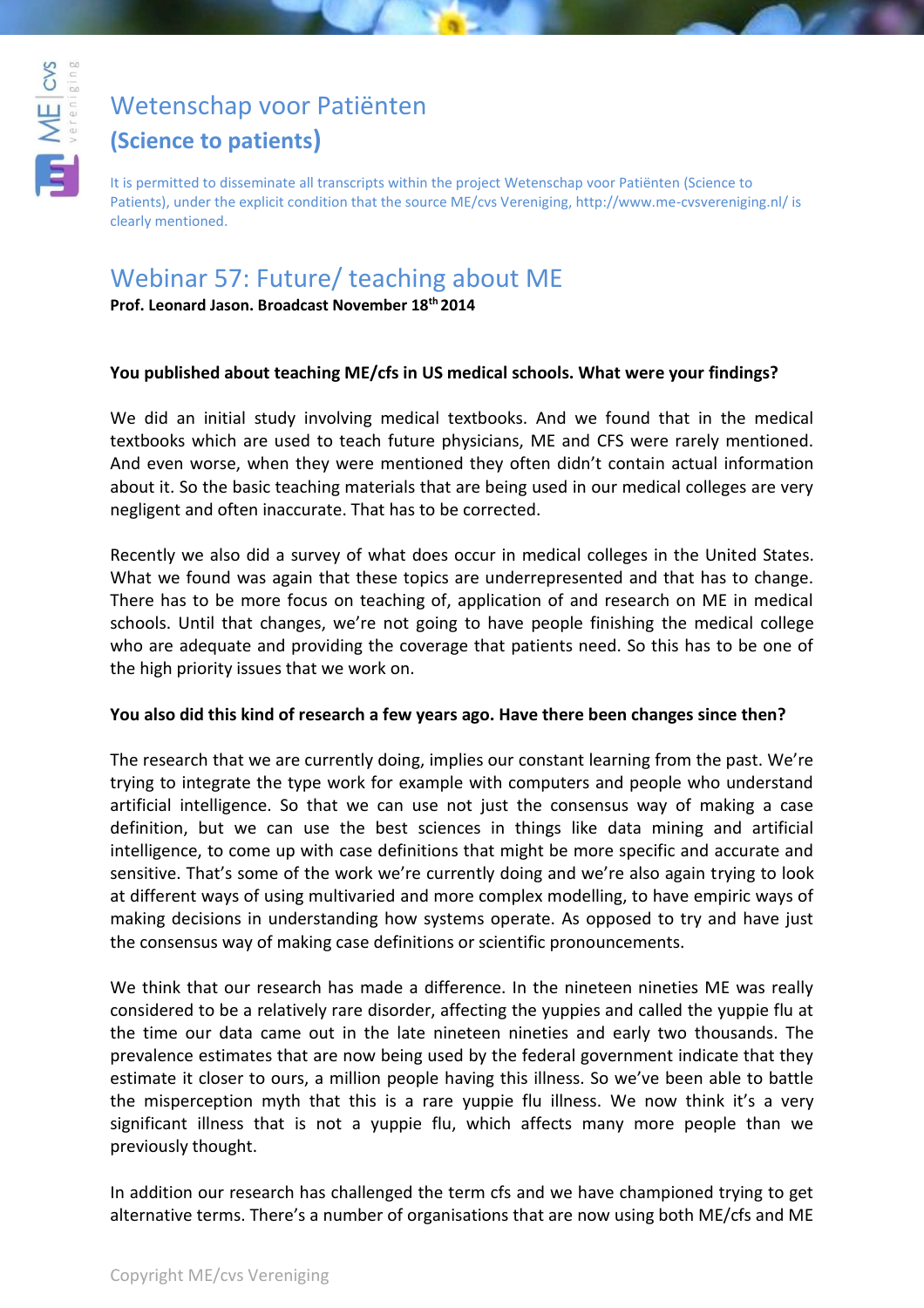and I think our research has helped to contribute to that shift. Finally there's our case definition research of comparing and contrasting different case definitions and using empirical methods rather than consensus methods to think about what are the core features and how to measure those core features. We think we'll continue to make important contributions to the debate on the case definitions that is currently going on.

#### **Does DePaul University/Rosalind Franklin University teach medical students about ME?**

The DePaul University doesn't have a medical school. There's been some talk about maybe some type of alliance with Rosalind Franklin but it is in the very early stages. We have made some efforts to begin to collaborate with people at Rosalind Franklin, but again those are early efforts at this point.

We do think that multidisciplinary efforts are important. So we have an epigeneticus in Iowa that we're working with, we have an immunologist within the nursing department at DePaul that we're working with, we have a computer science expert in the computer science department that we're working with and we have people in different universities that we collaborate with. It's critical for us to think about multidisciplinary research beyond the particular laboratories of our particular settings. And that is going to be the key to research, whether we have a particular medical school or not.

#### **What research are you working on at this moment?**

We have several lines of research that we are focussing on. One is the use of our DePaul symptom questionnaire to gather large databases and we think with these large databases of patients versus controls we'll be able to better understand which symptoms differentiate these groups. We're using very sophisticated, even artificial intelligence techniques that are empirically based rather than consensus based in trying to help us inform the decisions regarding the case definition. In addition we're not just interested in self report issues with our questionnaire. We're also looking at data that involve more physiological, biological measures.

For example, we are now looking at college students and trying to find over time which ones develop mono and which ones don't and which ones recover and which ones don't. And we have blood samples of all those particular college students so that we'll be able to look at what they were like when they were healthy and what happened after they got sick. That type of longitudinal prospective research is critically important.

I might add that we also have an epidemiology study going on with paediatric ME and that's going to be an important kind of lesson for us to also look at the biological as well as the other domains that help us understand what are the risk factors and how many individuals within their youth have this illness. That's something that we'll be working on as well in the future.

#### **What other research do you think will be hopeful for the near future?**

I think the most important research that will occur in the future is going to involve multidisciplinary efforts that will bring in people from different disciplines, including computer scientists who have mathematical gifts to help us understand decision trees, so that we can figure out what symptoms might be the best predictors of illness. We might be able to bring in also people from the best of the sciences, the best virologists, epidemiologists, people who understand the autonomic nervous system.